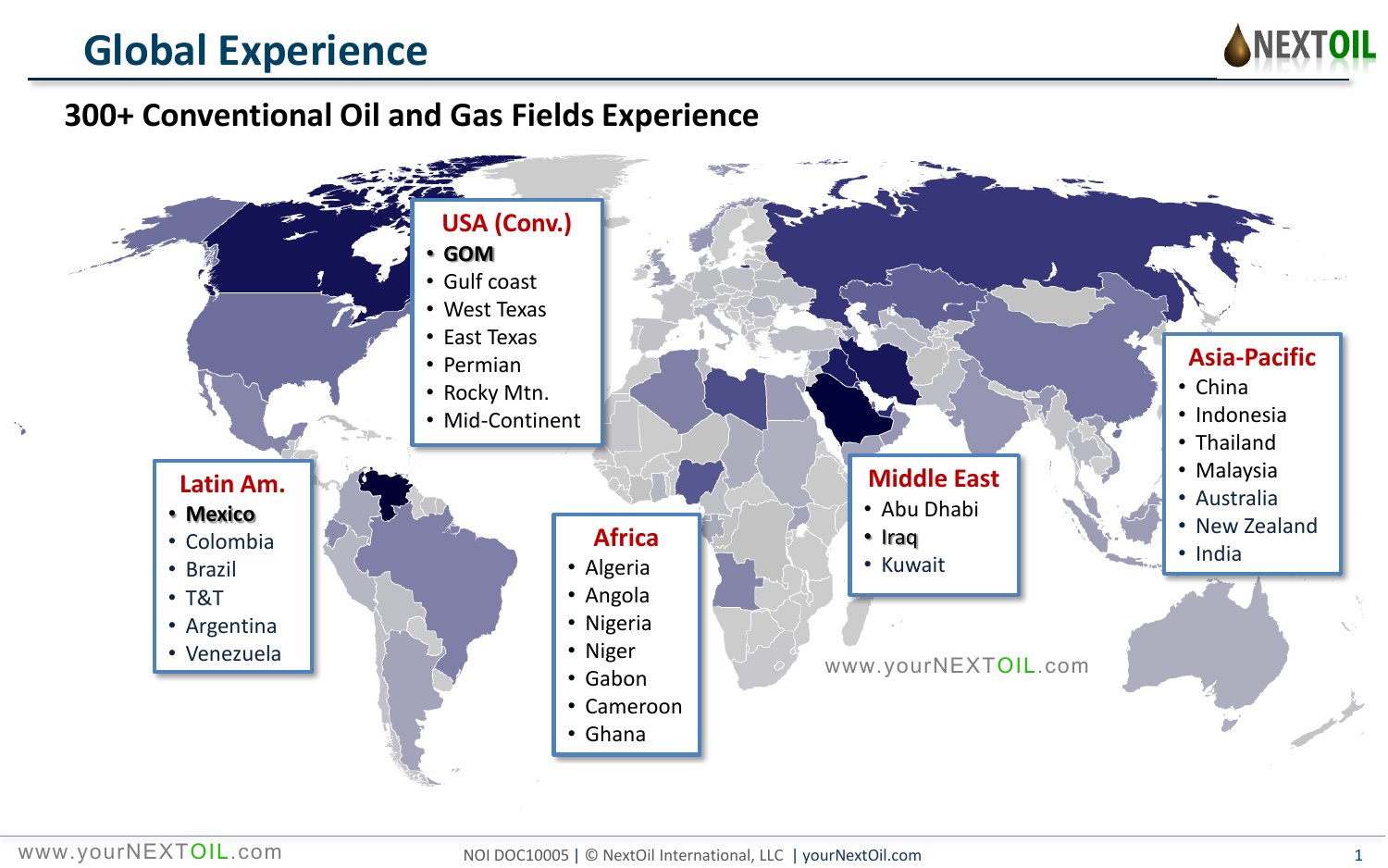# **US Unconventional Experience**



### **Comprehensive Unconventional Play Coverage**



| Country | <b>Project Name</b>                  |  |
|---------|--------------------------------------|--|
| USA     | New Mexico Morrow play, USA          |  |
| USA     | Mowry oil shale play, USA            |  |
| USA     | Mississippian Lime play, OK          |  |
| USA     | Anadarko Granite Wash, OK            |  |
| USA     | Anadarko Cleveland sand, OK          |  |
| USA     | Anadarko/ Arkoma Woodford Shale, OK  |  |
| USA     | Bone Spring/Avalon play, Permian, TX |  |
| USA     | Marmaton play, TX                    |  |
| USA     | Wilcox play, LA                      |  |
| USA     | Frisco field, LA                     |  |
| USA     | H-town, LA                           |  |
| USA     | Midland-Permian Asset, TX            |  |
| USA     | Woodbine play, TX                    |  |
| USA     | Eagleford play Frio-Zavala, TX       |  |
| USA     | Permian Basin, Wolfcamp plan, TX     |  |
| USA     | Permian-Hockley Co, TX               |  |
| USA     | Mississippian Lime - Kensas & OK     |  |
| USA     | Williston Basin-Bakken               |  |
| USA     | Kattleman Middle Dome/Monterey, CA   |  |
| USA     | Certain Salt Dome, Onshore Louisiana |  |
| USA     | Fordoche field, LA                   |  |
| USA     | NMU waterflood Asset, OK             |  |
| USA     | Woodbine/Eagle Ford play, TX         |  |
| USA     | Bairoil/Rangely, Wy                  |  |
| USA     | Marcellus/Utica Appraisal            |  |
| USA     |                                      |  |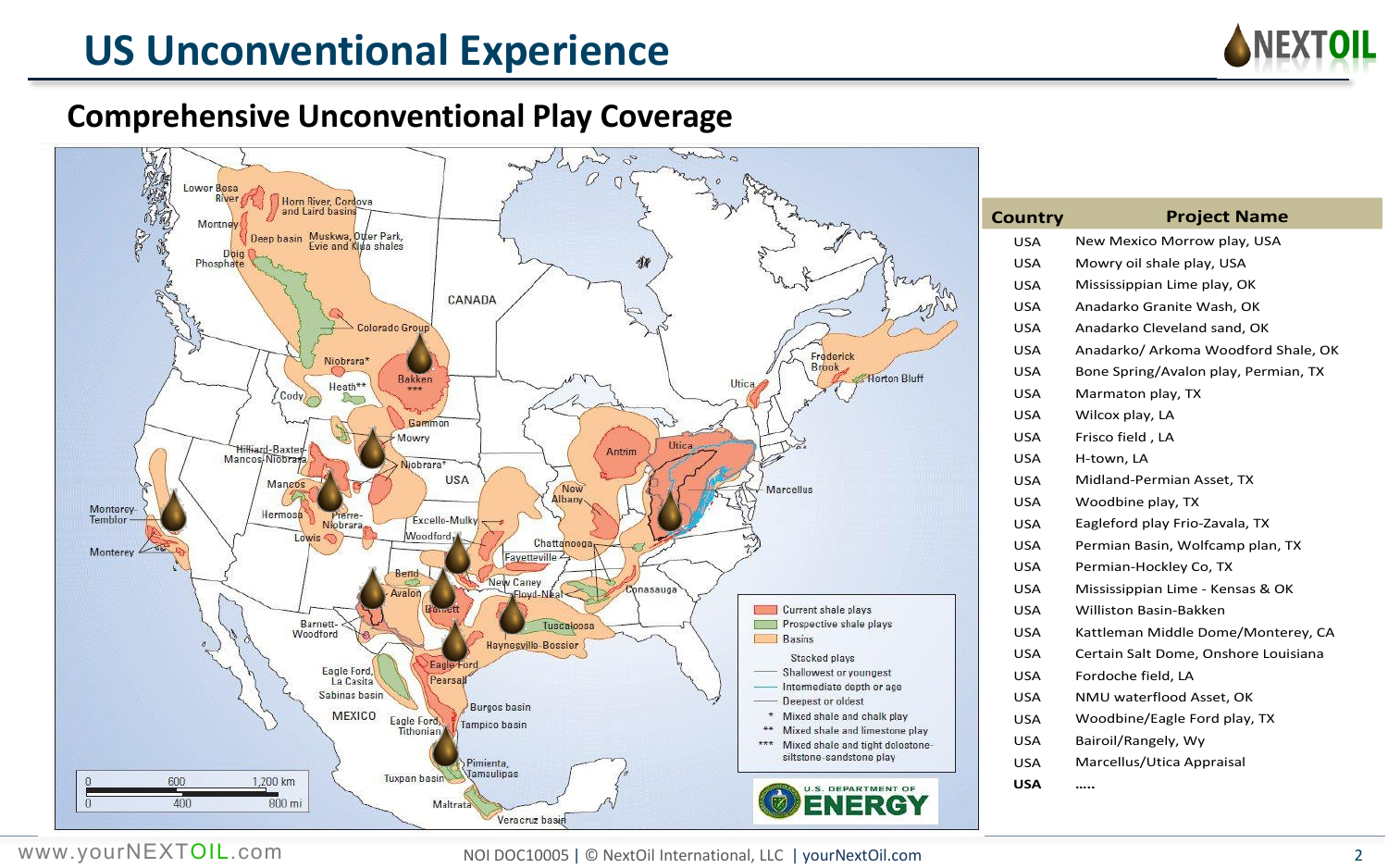

| <b>Country</b>   | <b>Field/Block Name</b>                                     | <b>Project Description</b>                                                                 | <b>Asset Type</b>           |
|------------------|-------------------------------------------------------------|--------------------------------------------------------------------------------------------|-----------------------------|
| Algeria          | GB208, Algeria                                              | reservoir performance analysis, reserve evaluation and economic analysis                   | Conventional Oil & gas      |
| Algeria          | GB404, Algeria                                              | reservoir performance analysis, reserve evaluation and economic analysis                   | <b>Conventional Oil</b>     |
| Algeria          | Ourhoud, Algeria                                            | reservoir performance analysis, reserve evaluation and economic analysis                   | <b>Conventional Oil</b>     |
| Angola           | Offshore block 32, Angola                                   | M&A advisory                                                                               | <b>Conventional Oil</b>     |
| Angola           | Offshore, Angola                                            | field performance evaluation, reserve evaluation and economic analysis                     | <b>Conventional Oil</b>     |
| Argentina        | Llancanela, Estanica La Mariposa, Lomita de la Costa Blocks | Technical due diligence                                                                    | <b>Conventional Oil</b>     |
| Australia        | <b>Bass Gas assets</b>                                      | Technical due diligence                                                                    | <b>Conventional Gas</b>     |
| Australia        | Canning Basin (onshore NW Aus)                              | Technical due diligence                                                                    | <b>Conventional Oil</b>     |
| Australia        | Multiple onshore gas fields                                 | Technical due diligence                                                                    | <b>Conventional Gas</b>     |
| Australia        | Offshore LNG Project 475                                    | A&D advisory                                                                               | <b>Conventional Gas</b>     |
| Australia        | Onshore CBM Project 325                                     | A&D advisory                                                                               | <b>Unconventional CBM</b>   |
| <b>Brazil</b>    | Offshore deep-water project 856                             | WWW.YOUINEXTOIL.com<br>Technical due diligence                                             | <b>Conventional Oil</b>     |
| Cameroon         | Offshore, Cameroon                                          | M&A advisory                                                                               | <b>Conventional Oil</b>     |
| Canada           | Large CO2 asset                                             | A&D advisory                                                                               | <b>Conventional Oil</b>     |
| Canada           | Weyburn CO2 project                                         | Technical due diligence                                                                    | <b>Conventional Oil</b>     |
| China            | Bohai bay, China                                            | field performance analysis, field development, reservoir reserve and economic analysis     | <b>Conventional Oil/Gas</b> |
| China            | CFD offshore block                                          | Technical due diligence                                                                    | <b>Conventional Oil</b>     |
| China            | Chingshui basin CBM project                                 | Technical due diligence                                                                    | <b>Unconventional CBM</b>   |
| China            | <b>GDG CBM transaction</b>                                  | Technical due diligence                                                                    | <b>Unconventional CBM</b>   |
| China            | Offshore Bohai bay & South China Sea assets                 | A&D advisory                                                                               | <b>Conventional Oil</b>     |
| Colombia         | Ballena field, Colombia                                     | field appraisal, field development, reservoir and reserve management and economic analysis | gas/condensate              |
| Colombia         | Chuchupa field, Colombia                                    | field appraisal, field development, reservoir and reserve management and economic analysis | gas/condensate              |
| Colombia         | Lisama field                                                | Reserves, strategic and commercial advisory                                                | <b>Conventional Oil</b>     |
| Colombia         | Llanito field                                               | Reserves, strategic and commercial advisory                                                | <b>Conventional Oil</b>     |
| Colombia         | Llanos, Caguan-Putumayo and Upper Magdelena Basin           | Technical due diligence                                                                    | <b>Conventional Oil</b>     |
| Colombia         | Onshare heavy oil area, Colombia                            | M&A advisory                                                                               | <b>Heavy Oil</b>            |
| Colombia         | Provincia field                                             | Reserves, strategic and commercial advisory                                                | <b>Conventional Oil</b>     |
| Colombia         | Riohacha field, Colombia                                    | field appraisal, field development, reservoir and reserve management and economic analysis | gas/condensate              |
| Colombia         | Rubiales, Piriri, Quifa                                     | M&A advisory                                                                               | <b>Heavy Oil</b>            |
| Croatia          | Offshore, Northern Adriatic, Croatia                        | field appraisal, field development, reservoir and reserve management and economic analysis | gas/condensate              |
| Equatoral-Guinea | Offshore Okume complex & Ceiba area                         | Technical due diligence                                                                    | <b>Conventional Oil</b>     |
| Gabon            | Offshore, Gabon                                             | M&A advisory                                                                               | <b>Conventional Oil</b>     |
| India            | Block RJ-ON/6 Gas project                                   | Technical due diligence                                                                    | <b>Conventional Gas</b>     |
| Indonesia        | BD area, Indonesia                                          | field appraisal, field development, reservoir and reserve management and economic analysis | <b>Conventional Oil/Gas</b> |
| Indonesia        | Jangkrik field, Indonesia                                   | field appraisal, field development, reservoir and reserve management and economic analysis | gas/condensate              |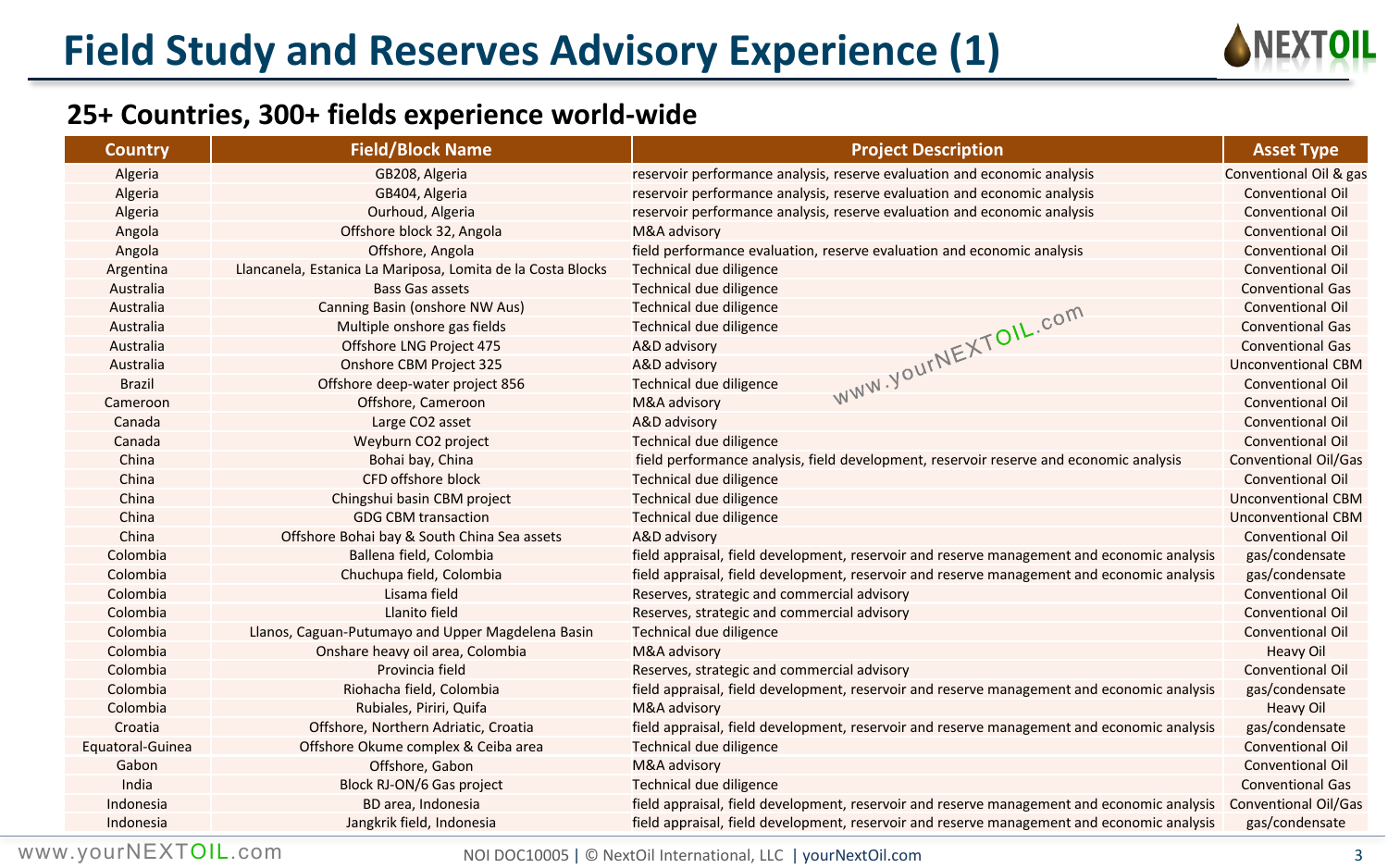

| <b>Country</b>  | <b>Field/Block Name</b>                                                           | <b>Project Description</b>                                                                                      | <b>Asset Type</b>       |
|-----------------|-----------------------------------------------------------------------------------|-----------------------------------------------------------------------------------------------------------------|-------------------------|
| Indonesia       | Malacca Strait PSC, Indonesia                                                     | field appraisal, field development, reservoir and reserve management and economic analysis Conventional Oil/Gas |                         |
| Indonesia       | Offshore North West Java (ONWJ) PSC, Indonesia                                    | field appraisal, field development, reservoir and reserve management and economic analysis Conventional Oil/Gas |                         |
| Indonesia       | Poleng TAC, Indonesia                                                             | field appraisal, field development, reservoir and reserve management and economic analysis Conventional Oil/Gas |                         |
| Indonesia       | Sanga Sanga, Indonesia                                                            | field appraisal, field development, reservoir and reserve management and economic analysis                      | Tight gas               |
| Indonesia       | Southeast Sumatra PSC, Indonesia                                                  | field appraisal, field development, reservoir and reserve management and economic analysis Conventional Oil/Gas |                         |
| Indonesia       | West Madura PSC, Indonesia                                                        | field appraisal, field development, reservoir and reserve management and economic analysis Conventional Oil/Gas |                         |
| Indonisia       | Telaga Said & Darat Block                                                         | Technical due diligence                                                                                         | Conventional Oil        |
| Iraq            | Halfaya field                                                                     | Strategic advisory in FDP, reserves and capital optimization                                                    | <b>Conventional Oil</b> |
| Iraq            | Kurdistan Region, Iraq                                                            | M&A advisory                                                                                                    | <b>Conventional Oil</b> |
| Italy           | Offshore, Northern Adriatic, Italy                                                | field appraisal, field development, reservoir and reserve management and economic analysis                      | gas/condensate          |
| Kazakstan       | Akzhar Onshore Conv. Oil Project                                                  | A&D advisory                                                                                                    | <b>Conventional Oil</b> |
| <b>KRG</b>      | certain Kurdistan PSC                                                             | A&D advisory                                                                                                    | Conventional Oil        |
| <b>KRG</b>      | Simrit complex                                                                    | Technical due diligence                                                                                         | <b>Conventional Oil</b> |
| Malaysia        | Offshore Sarawak assets                                                           | Technical due diligence                                                                                         | <b>Conventional Oil</b> |
| <b>MEXICO</b>   | Cantarell (Akal, Ek, Balam, Sihil, Ixtoc, Nohoche, Kembasah, Kutz)                | reservoir management, FDP enhancement, reserve evaluation                                                       | Conventional Oil        |
| <b>MEXICO</b>   | Chicontepec complex                                                               | Advisory in development potential assessment                                                                    | Unconventional plays    |
| <b>MEXICO</b>   | KMZ complex (Ku, Maloob, Zaap, Bacab and Lum)                                     | reservoir management, FDP enhancement, reserve evaluation                                                       | <b>Conventional Oil</b> |
| <b>MEXICO</b>   | North Region (Aquacate, Arenque, Bagre, Carpa, Poza Rica, Toteco<br>Cerro Azul    | Advisor in strategic assessment                                                                                 | <b>Conventional Oil</b> |
| <b>MEXICO</b>   | South Region (Brical, Cactus, Cardenas, Cinco Presidentes,<br>Ogarrio, Samario, ) | Advisor in strategic assessment                                                                                 | <b>Conventional Oil</b> |
| <b>MEXICO</b>   | Southwest Marine (Bolontiku, Caan, Chuc, Ixtal, May, )                            | Advisor in strategic assessment<br>WWW.YOUrNEXTOIL.com                                                          | <b>Conventional Oil</b> |
| New Zealand     | Offshore Taranaki Basin                                                           | A&D advisory                                                                                                    | <b>Conventional Oil</b> |
| New Zealand     | Offshore Taranaki Basin                                                           | A&D advisory                                                                                                    | <b>Conventional Oil</b> |
| Nigeria         | Offshore, Nigeria                                                                 | M&A advisory                                                                                                    | <b>Conventional Oil</b> |
| Nigeria         | On shore, Niger                                                                   | A&D advisory                                                                                                    | <b>Conventional Oil</b> |
| Thailand        | COTL area, offshore Thailand                                                      | reserve auditing and validation                                                                                 | <b>Conventional Oil</b> |
| Thailand        | CTEP area, offshore Thailand                                                      | reserve auditing and validation                                                                                 | <b>Conventional Oil</b> |
| Thailand        | L33/43, L44/43 and SW1 CONCESSIONS                                                | A&D advisory                                                                                                    | <b>Conventional Oil</b> |
| TRINIDAD AND T. | Baraka, TT                                                                        | reservoir performance analysis, development validation and reserve evaluation                                   | gas/condensate          |
| TRINIDAD AND T. | Block 5C, TT                                                                      | reservoir performance analysis, development validation and reserve evaluation                                   | gas/condensate          |
| TRINIDAD AND T. | Central Block, TT                                                                 | reservoir performance analysis, development validation and reserve evaluation                                   | gas/condensate          |
| TRINIDAD AND T. | Cotrosan, TT                                                                      | reservoir performance analysis, development validation and reserve evaluation                                   | gas/condensate          |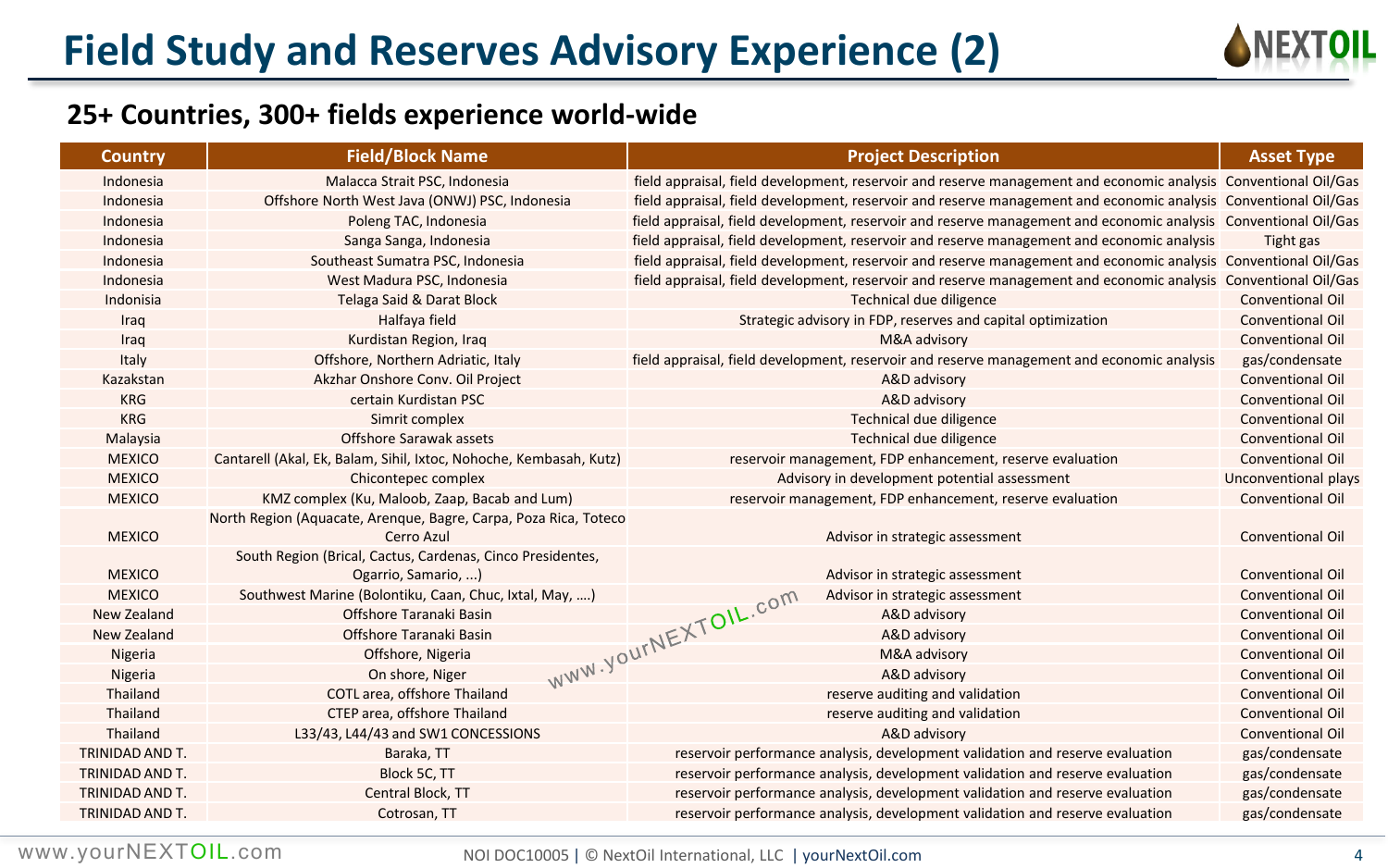

| TRINIDAD AND T.<br>Dolphin Deep field, TT<br>reservoir performance analysis, development validation and reserve evaluation<br>gas/condensate<br>TRINIDAD AND T.<br>Dolphin field, TT<br>reservoir performance analysis, development validation and reserve evaluation<br>gas/condensate<br>Offshore Heavy oil, TT<br><b>Heavy Oil</b><br>TRINIDAD AND T.<br>assisting Trinidad government in field field development, reservoir and reserve management<br>Starfish, TT<br>gas/condensate<br>TRINIDAD AND T.<br>reservoir performance analysis, development validation and reserve evaluation<br>Asab field, UAE<br><b>UAE</b><br>reservoir management and commercial terms of certain giant onshore oil fields<br>Conventional Oil<br><b>UAE</b><br><b>BAB field, UAE</b><br>reservoir management and commercial terms of certain giant onshore oil fields<br><b>Conventional Oil</b><br><b>UAE</b><br>Bu Hasa field, UAE<br>reservoir management and commercial terms of certain giant onshore oil fields<br><b>Conventional Oil</b><br><b>UAE</b><br>NEB Area, UAE<br>reservoir management and commercial terms of certain giant onshore oil fields<br><b>Conventional Oil</b><br><b>UAE</b><br>Sahil field, UAE<br>reservoir management and commercial terms of certain giant onshore oil fields<br><b>Conventional Oil</b><br>Shah field, UAE<br><b>UAE</b><br>reservoir management and commercial terms of certain giant onshore oil fields<br>Conventional Oil<br><b>USA</b><br>Anadarko Cleveland sand<br>A&D advisory<br>Unconventional plays<br><b>USA</b><br>Anadarko Granite Wash<br>A&D advisory<br>Unconventional plays<br><b>USA</b><br>Anadarko/ Arkoma Woodford Shale<br>A&D advisory<br>Unconventional plays<br><b>USA</b><br>Technical evaluation, economic study, fractured reservoir developing plan<br>Austin Chalk, deep Jurassic plays<br>Unconventional plays<br><b>USA</b><br>Bone Spring/Avalon play, Permian<br>A&D advisory<br><b>Unconventional plays</b><br><b>USA</b><br>Eagle Ford play Frio-Zavala<br>A&D advisory<br><b>Unconventional plays</b><br>WWW.YOUINEXTOIL.com<br><b>USA</b><br>A&D advisory<br><b>Conventional Oil</b><br>Frisco<br><b>USA</b><br>Ghana<br>A&D advisory<br><b>Conventional Oil</b><br><b>USA</b><br><b>GOM Certain Deepwater field 523</b><br>A&D advisory<br>Conventional Oil<br><b>USA</b><br><b>GOM Certain Deepwater field C</b><br>A&D advisory<br><b>Conventional Oil</b><br><b>USA</b><br><b>GOM Certain Deepwater field G</b><br>Technical due diligence<br><b>Conventional Oil</b><br><b>USA</b><br><b>GOM Certain Main pass fields</b><br>Strategic advisory in FDP, reserves and capital optimization<br><b>Conventional Oil</b><br><b>USA</b><br><b>GOM Certain South Pass fields</b><br>Strategic advisory in FDP, reserves and capital optimization<br>Conventional Oil |
|---------------------------------------------------------------------------------------------------------------------------------------------------------------------------------------------------------------------------------------------------------------------------------------------------------------------------------------------------------------------------------------------------------------------------------------------------------------------------------------------------------------------------------------------------------------------------------------------------------------------------------------------------------------------------------------------------------------------------------------------------------------------------------------------------------------------------------------------------------------------------------------------------------------------------------------------------------------------------------------------------------------------------------------------------------------------------------------------------------------------------------------------------------------------------------------------------------------------------------------------------------------------------------------------------------------------------------------------------------------------------------------------------------------------------------------------------------------------------------------------------------------------------------------------------------------------------------------------------------------------------------------------------------------------------------------------------------------------------------------------------------------------------------------------------------------------------------------------------------------------------------------------------------------------------------------------------------------------------------------------------------------------------------------------------------------------------------------------------------------------------------------------------------------------------------------------------------------------------------------------------------------------------------------------------------------------------------------------------------------------------------------------------------------------------------------------------------------------------------------------------------------------------------------------------------------------------------------------------------------------------------------------------------------------------------------------------------------------------------------------------------------------------------------------------------------------------------------------------|
|                                                                                                                                                                                                                                                                                                                                                                                                                                                                                                                                                                                                                                                                                                                                                                                                                                                                                                                                                                                                                                                                                                                                                                                                                                                                                                                                                                                                                                                                                                                                                                                                                                                                                                                                                                                                                                                                                                                                                                                                                                                                                                                                                                                                                                                                                                                                                                                                                                                                                                                                                                                                                                                                                                                                                                                                                                                   |
|                                                                                                                                                                                                                                                                                                                                                                                                                                                                                                                                                                                                                                                                                                                                                                                                                                                                                                                                                                                                                                                                                                                                                                                                                                                                                                                                                                                                                                                                                                                                                                                                                                                                                                                                                                                                                                                                                                                                                                                                                                                                                                                                                                                                                                                                                                                                                                                                                                                                                                                                                                                                                                                                                                                                                                                                                                                   |
|                                                                                                                                                                                                                                                                                                                                                                                                                                                                                                                                                                                                                                                                                                                                                                                                                                                                                                                                                                                                                                                                                                                                                                                                                                                                                                                                                                                                                                                                                                                                                                                                                                                                                                                                                                                                                                                                                                                                                                                                                                                                                                                                                                                                                                                                                                                                                                                                                                                                                                                                                                                                                                                                                                                                                                                                                                                   |
|                                                                                                                                                                                                                                                                                                                                                                                                                                                                                                                                                                                                                                                                                                                                                                                                                                                                                                                                                                                                                                                                                                                                                                                                                                                                                                                                                                                                                                                                                                                                                                                                                                                                                                                                                                                                                                                                                                                                                                                                                                                                                                                                                                                                                                                                                                                                                                                                                                                                                                                                                                                                                                                                                                                                                                                                                                                   |
|                                                                                                                                                                                                                                                                                                                                                                                                                                                                                                                                                                                                                                                                                                                                                                                                                                                                                                                                                                                                                                                                                                                                                                                                                                                                                                                                                                                                                                                                                                                                                                                                                                                                                                                                                                                                                                                                                                                                                                                                                                                                                                                                                                                                                                                                                                                                                                                                                                                                                                                                                                                                                                                                                                                                                                                                                                                   |
|                                                                                                                                                                                                                                                                                                                                                                                                                                                                                                                                                                                                                                                                                                                                                                                                                                                                                                                                                                                                                                                                                                                                                                                                                                                                                                                                                                                                                                                                                                                                                                                                                                                                                                                                                                                                                                                                                                                                                                                                                                                                                                                                                                                                                                                                                                                                                                                                                                                                                                                                                                                                                                                                                                                                                                                                                                                   |
|                                                                                                                                                                                                                                                                                                                                                                                                                                                                                                                                                                                                                                                                                                                                                                                                                                                                                                                                                                                                                                                                                                                                                                                                                                                                                                                                                                                                                                                                                                                                                                                                                                                                                                                                                                                                                                                                                                                                                                                                                                                                                                                                                                                                                                                                                                                                                                                                                                                                                                                                                                                                                                                                                                                                                                                                                                                   |
|                                                                                                                                                                                                                                                                                                                                                                                                                                                                                                                                                                                                                                                                                                                                                                                                                                                                                                                                                                                                                                                                                                                                                                                                                                                                                                                                                                                                                                                                                                                                                                                                                                                                                                                                                                                                                                                                                                                                                                                                                                                                                                                                                                                                                                                                                                                                                                                                                                                                                                                                                                                                                                                                                                                                                                                                                                                   |
|                                                                                                                                                                                                                                                                                                                                                                                                                                                                                                                                                                                                                                                                                                                                                                                                                                                                                                                                                                                                                                                                                                                                                                                                                                                                                                                                                                                                                                                                                                                                                                                                                                                                                                                                                                                                                                                                                                                                                                                                                                                                                                                                                                                                                                                                                                                                                                                                                                                                                                                                                                                                                                                                                                                                                                                                                                                   |
|                                                                                                                                                                                                                                                                                                                                                                                                                                                                                                                                                                                                                                                                                                                                                                                                                                                                                                                                                                                                                                                                                                                                                                                                                                                                                                                                                                                                                                                                                                                                                                                                                                                                                                                                                                                                                                                                                                                                                                                                                                                                                                                                                                                                                                                                                                                                                                                                                                                                                                                                                                                                                                                                                                                                                                                                                                                   |
|                                                                                                                                                                                                                                                                                                                                                                                                                                                                                                                                                                                                                                                                                                                                                                                                                                                                                                                                                                                                                                                                                                                                                                                                                                                                                                                                                                                                                                                                                                                                                                                                                                                                                                                                                                                                                                                                                                                                                                                                                                                                                                                                                                                                                                                                                                                                                                                                                                                                                                                                                                                                                                                                                                                                                                                                                                                   |
|                                                                                                                                                                                                                                                                                                                                                                                                                                                                                                                                                                                                                                                                                                                                                                                                                                                                                                                                                                                                                                                                                                                                                                                                                                                                                                                                                                                                                                                                                                                                                                                                                                                                                                                                                                                                                                                                                                                                                                                                                                                                                                                                                                                                                                                                                                                                                                                                                                                                                                                                                                                                                                                                                                                                                                                                                                                   |
|                                                                                                                                                                                                                                                                                                                                                                                                                                                                                                                                                                                                                                                                                                                                                                                                                                                                                                                                                                                                                                                                                                                                                                                                                                                                                                                                                                                                                                                                                                                                                                                                                                                                                                                                                                                                                                                                                                                                                                                                                                                                                                                                                                                                                                                                                                                                                                                                                                                                                                                                                                                                                                                                                                                                                                                                                                                   |
|                                                                                                                                                                                                                                                                                                                                                                                                                                                                                                                                                                                                                                                                                                                                                                                                                                                                                                                                                                                                                                                                                                                                                                                                                                                                                                                                                                                                                                                                                                                                                                                                                                                                                                                                                                                                                                                                                                                                                                                                                                                                                                                                                                                                                                                                                                                                                                                                                                                                                                                                                                                                                                                                                                                                                                                                                                                   |
|                                                                                                                                                                                                                                                                                                                                                                                                                                                                                                                                                                                                                                                                                                                                                                                                                                                                                                                                                                                                                                                                                                                                                                                                                                                                                                                                                                                                                                                                                                                                                                                                                                                                                                                                                                                                                                                                                                                                                                                                                                                                                                                                                                                                                                                                                                                                                                                                                                                                                                                                                                                                                                                                                                                                                                                                                                                   |
|                                                                                                                                                                                                                                                                                                                                                                                                                                                                                                                                                                                                                                                                                                                                                                                                                                                                                                                                                                                                                                                                                                                                                                                                                                                                                                                                                                                                                                                                                                                                                                                                                                                                                                                                                                                                                                                                                                                                                                                                                                                                                                                                                                                                                                                                                                                                                                                                                                                                                                                                                                                                                                                                                                                                                                                                                                                   |
|                                                                                                                                                                                                                                                                                                                                                                                                                                                                                                                                                                                                                                                                                                                                                                                                                                                                                                                                                                                                                                                                                                                                                                                                                                                                                                                                                                                                                                                                                                                                                                                                                                                                                                                                                                                                                                                                                                                                                                                                                                                                                                                                                                                                                                                                                                                                                                                                                                                                                                                                                                                                                                                                                                                                                                                                                                                   |
|                                                                                                                                                                                                                                                                                                                                                                                                                                                                                                                                                                                                                                                                                                                                                                                                                                                                                                                                                                                                                                                                                                                                                                                                                                                                                                                                                                                                                                                                                                                                                                                                                                                                                                                                                                                                                                                                                                                                                                                                                                                                                                                                                                                                                                                                                                                                                                                                                                                                                                                                                                                                                                                                                                                                                                                                                                                   |
|                                                                                                                                                                                                                                                                                                                                                                                                                                                                                                                                                                                                                                                                                                                                                                                                                                                                                                                                                                                                                                                                                                                                                                                                                                                                                                                                                                                                                                                                                                                                                                                                                                                                                                                                                                                                                                                                                                                                                                                                                                                                                                                                                                                                                                                                                                                                                                                                                                                                                                                                                                                                                                                                                                                                                                                                                                                   |
|                                                                                                                                                                                                                                                                                                                                                                                                                                                                                                                                                                                                                                                                                                                                                                                                                                                                                                                                                                                                                                                                                                                                                                                                                                                                                                                                                                                                                                                                                                                                                                                                                                                                                                                                                                                                                                                                                                                                                                                                                                                                                                                                                                                                                                                                                                                                                                                                                                                                                                                                                                                                                                                                                                                                                                                                                                                   |
|                                                                                                                                                                                                                                                                                                                                                                                                                                                                                                                                                                                                                                                                                                                                                                                                                                                                                                                                                                                                                                                                                                                                                                                                                                                                                                                                                                                                                                                                                                                                                                                                                                                                                                                                                                                                                                                                                                                                                                                                                                                                                                                                                                                                                                                                                                                                                                                                                                                                                                                                                                                                                                                                                                                                                                                                                                                   |
|                                                                                                                                                                                                                                                                                                                                                                                                                                                                                                                                                                                                                                                                                                                                                                                                                                                                                                                                                                                                                                                                                                                                                                                                                                                                                                                                                                                                                                                                                                                                                                                                                                                                                                                                                                                                                                                                                                                                                                                                                                                                                                                                                                                                                                                                                                                                                                                                                                                                                                                                                                                                                                                                                                                                                                                                                                                   |
|                                                                                                                                                                                                                                                                                                                                                                                                                                                                                                                                                                                                                                                                                                                                                                                                                                                                                                                                                                                                                                                                                                                                                                                                                                                                                                                                                                                                                                                                                                                                                                                                                                                                                                                                                                                                                                                                                                                                                                                                                                                                                                                                                                                                                                                                                                                                                                                                                                                                                                                                                                                                                                                                                                                                                                                                                                                   |
| <b>USA</b><br><b>GOM Certain Viosca Knoll Block</b><br>A&D advisory<br>Conventional Oil                                                                                                                                                                                                                                                                                                                                                                                                                                                                                                                                                                                                                                                                                                                                                                                                                                                                                                                                                                                                                                                                                                                                                                                                                                                                                                                                                                                                                                                                                                                                                                                                                                                                                                                                                                                                                                                                                                                                                                                                                                                                                                                                                                                                                                                                                                                                                                                                                                                                                                                                                                                                                                                                                                                                                           |
| <b>USA</b><br><b>GOM Certain West Delta fields</b><br>Strategic advisory in FDP, reserves and capital optimization<br>Conventional Oil                                                                                                                                                                                                                                                                                                                                                                                                                                                                                                                                                                                                                                                                                                                                                                                                                                                                                                                                                                                                                                                                                                                                                                                                                                                                                                                                                                                                                                                                                                                                                                                                                                                                                                                                                                                                                                                                                                                                                                                                                                                                                                                                                                                                                                                                                                                                                                                                                                                                                                                                                                                                                                                                                                            |
| <b>USA</b><br><b>GOM Deepwater XX field</b><br>Technical due diligence<br>Conventional Oil                                                                                                                                                                                                                                                                                                                                                                                                                                                                                                                                                                                                                                                                                                                                                                                                                                                                                                                                                                                                                                                                                                                                                                                                                                                                                                                                                                                                                                                                                                                                                                                                                                                                                                                                                                                                                                                                                                                                                                                                                                                                                                                                                                                                                                                                                                                                                                                                                                                                                                                                                                                                                                                                                                                                                        |
| <b>USA</b><br><b>GOM Deepwater XX field</b><br>Technical due diligence<br><b>Conventional Oil</b>                                                                                                                                                                                                                                                                                                                                                                                                                                                                                                                                                                                                                                                                                                                                                                                                                                                                                                                                                                                                                                                                                                                                                                                                                                                                                                                                                                                                                                                                                                                                                                                                                                                                                                                                                                                                                                                                                                                                                                                                                                                                                                                                                                                                                                                                                                                                                                                                                                                                                                                                                                                                                                                                                                                                                 |
| <b>USA</b><br><b>GOM South Timbalier blocks</b><br>A&D advisory<br>Conventional Oil                                                                                                                                                                                                                                                                                                                                                                                                                                                                                                                                                                                                                                                                                                                                                                                                                                                                                                                                                                                                                                                                                                                                                                                                                                                                                                                                                                                                                                                                                                                                                                                                                                                                                                                                                                                                                                                                                                                                                                                                                                                                                                                                                                                                                                                                                                                                                                                                                                                                                                                                                                                                                                                                                                                                                               |
| <b>USA</b><br>Gulf of Mexico, GC deepwater production asset<br>A&D advisory<br>Conventional Oil                                                                                                                                                                                                                                                                                                                                                                                                                                                                                                                                                                                                                                                                                                                                                                                                                                                                                                                                                                                                                                                                                                                                                                                                                                                                                                                                                                                                                                                                                                                                                                                                                                                                                                                                                                                                                                                                                                                                                                                                                                                                                                                                                                                                                                                                                                                                                                                                                                                                                                                                                                                                                                                                                                                                                   |
| <b>USA</b><br>A&D advisory<br><b>Conventional Oil</b><br>Gulf of Mexico, MC deepwater production asset                                                                                                                                                                                                                                                                                                                                                                                                                                                                                                                                                                                                                                                                                                                                                                                                                                                                                                                                                                                                                                                                                                                                                                                                                                                                                                                                                                                                                                                                                                                                                                                                                                                                                                                                                                                                                                                                                                                                                                                                                                                                                                                                                                                                                                                                                                                                                                                                                                                                                                                                                                                                                                                                                                                                            |
| <b>USA</b><br>A&D advisory<br>Conventional Oil<br>Gulf of Mexico, shallow water asset                                                                                                                                                                                                                                                                                                                                                                                                                                                                                                                                                                                                                                                                                                                                                                                                                                                                                                                                                                                                                                                                                                                                                                                                                                                                                                                                                                                                                                                                                                                                                                                                                                                                                                                                                                                                                                                                                                                                                                                                                                                                                                                                                                                                                                                                                                                                                                                                                                                                                                                                                                                                                                                                                                                                                             |
| <b>Conventional Oil</b><br><b>USA</b><br><b>Gulf of Mexico, USA</b><br>reservoir performance analysis, reserve evaluation and economic analysis                                                                                                                                                                                                                                                                                                                                                                                                                                                                                                                                                                                                                                                                                                                                                                                                                                                                                                                                                                                                                                                                                                                                                                                                                                                                                                                                                                                                                                                                                                                                                                                                                                                                                                                                                                                                                                                                                                                                                                                                                                                                                                                                                                                                                                                                                                                                                                                                                                                                                                                                                                                                                                                                                                   |
| <b>USA</b><br>Louisiana Onshore Wilcox Play<br>A&D advisory<br>Conventional Oil                                                                                                                                                                                                                                                                                                                                                                                                                                                                                                                                                                                                                                                                                                                                                                                                                                                                                                                                                                                                                                                                                                                                                                                                                                                                                                                                                                                                                                                                                                                                                                                                                                                                                                                                                                                                                                                                                                                                                                                                                                                                                                                                                                                                                                                                                                                                                                                                                                                                                                                                                                                                                                                                                                                                                                   |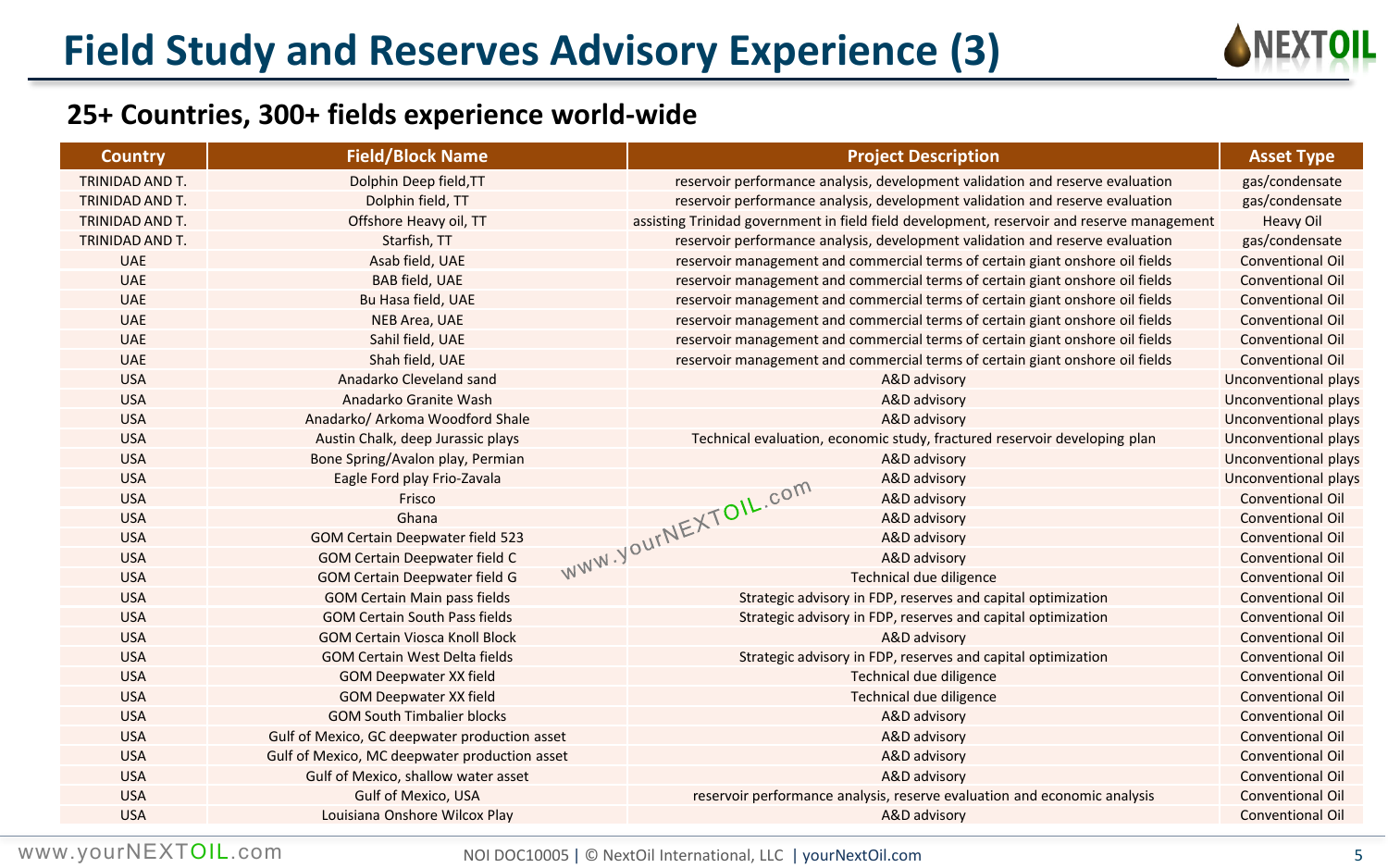

| <b>Country</b> | <b>Field/Block Name</b>                      | <b>Project Description</b>                                                                         | <b>Asset Type</b>         |
|----------------|----------------------------------------------|----------------------------------------------------------------------------------------------------|---------------------------|
| <b>USA</b>     | Marmaton play                                | A&D advisory                                                                                       | Unconventional plays      |
| <b>USA</b>     | Midland-Permian Asset                        | A&D advisory                                                                                       | <b>Conventional Oil</b>   |
| <b>USA</b>     | Mississippian Lime - Kansas & OK             | A&D advisory                                                                                       | Unconventional plays      |
| <b>USA</b>     | Mississippian Lime play, OK                  | A&D advisory                                                                                       | Unconventional plays      |
| <b>USA</b>     | Mowry oil shale play, USA                    | Technical evaluation, economic study, fractured reservoir developing plan and deal<br>negotiation. | Unconventional plays      |
| <b>USA</b>     | New Mexico Morrow play, USA                  | Integrated tight gas reservoir modeling/simulation and land acquisition in southeast New<br>Mexico | Tight gas                 |
| <b>USA</b>     | Pearsall shale gas                           | Technical evaluation, economic study, fractured reservoir developing plan and deal<br>negotiation. | Unconventional plays      |
| <b>USA</b>     | Permian Basin Howard/Glasscock County assets | Technical due diligence                                                                            | Conventional &<br>Unconv. |
| <b>USA</b>     | Permian Wolfcamp Project in Ward Co.         | A&D advisory                                                                                       | Unconventional plays      |
| <b>USA</b>     | Permian-Hockley Co                           | A&D advisory                                                                                       | Unconventional plays      |
| <b>USA</b>     | Permian-Howard Glasscock                     | A&D advisory                                                                                       | <b>Conventional Oil</b>   |
| <b>USA</b>     | Permian-Steller County                       | A&D advisory                                                                                       | <b>Conventional Oil</b>   |
| <b>USA</b>     | Uinta Basin - Altamont                       | A&D advisory                                                                                       | Unconventional plays      |
| <b>USA</b>     | Wilcox play, LA                              | A&D advisory                                                                                       | <b>Conventional Oil</b>   |
| <b>USA</b>     | Williston basin- Bakken, ND                  | A&D advisory                                                                                       | Unconventional plays      |
| <b>USA</b>     | Woodbine play, East TX                       | WWW.YOUrNEXTOIL.com<br>A&D advisory                                                                | Unconventional plays      |
| $\cdots$       |                                              |                                                                                                    |                           |
| $\cdots$       | $\cdots$                                     | $\cdots$                                                                                           | $\cdots$                  |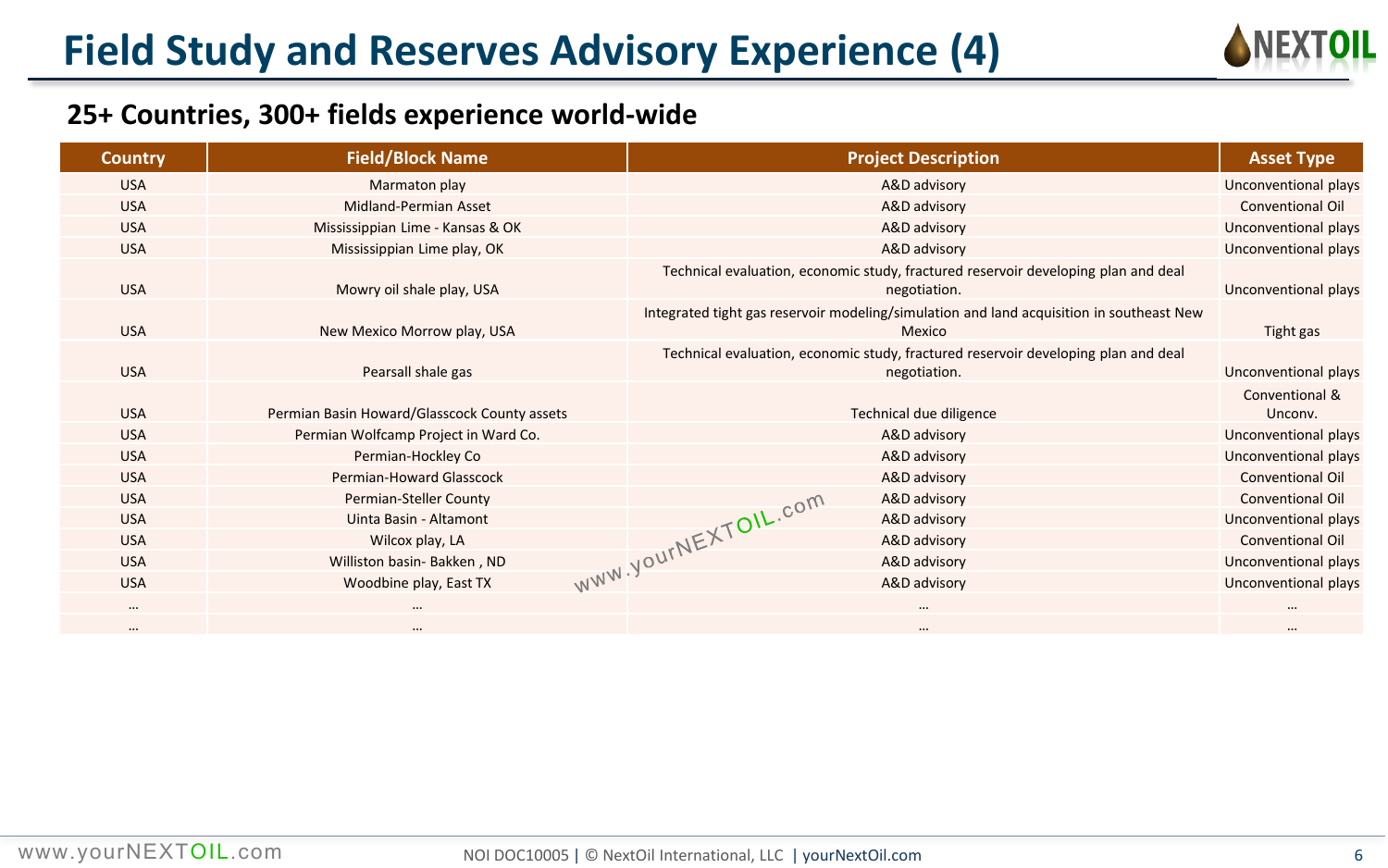

## **15 Billion USD transaction participation**

| <b>Country</b>   | Deal Name                                                   | Deal Size (\$MM) | <b>Type of Field</b>      |
|------------------|-------------------------------------------------------------|------------------|---------------------------|
| Angola           | Blk 32, Offshore, Angola                                    | 1,300            | Conventional Oil          |
| Argentina        | Llancanela, Estanica La Mariposa, Lomita de la Costa Blocks | non-disclosed    | <b>Conventional Oil</b>   |
| Australia        | Offshore gas proj. in Otway and Bass Basins                 | non-disclosed    | <b>Conventional Gas</b>   |
| Australia        | Offshore LNG Project 475                                    | non-disclosed    | <b>Conventional Gas</b>   |
| Australia        | Onshore CBM Project 325                                     | non-disclosed    | Unconventional plays      |
| <b>Brazil</b>    | Offshore deep-water project 856                             | non-disclosed    | <b>Conventional Oil</b>   |
| Cameroon         | Offshore, Cameroon                                          | 300              | Conventional Oil          |
| Canada           | Large CO2 asset                                             | 800              | <b>Conventional Oil</b>   |
| China            | CFD offshore block                                          | non-disclosed    | <b>Conventional Oil</b>   |
| China            | Chingshui basin CBM project                                 | non-disclosed    | <b>Unconventional CBM</b> |
| China            | <b>GDG CBM transaction</b>                                  | non-disclosed    | <b>Unconventional CBM</b> |
| China            | Offshore Bohai bay & South China Sea assets                 | non-disclosed    | Conventional Oil          |
| Colombia         | Llanos, Caguan-Putumayo Basin                               | non-disclosed    | <b>Conventional Oil</b>   |
| Colombia         | Rubiales/Piriri/Quifa, Colombia                             | 3,000            | <b>Heavy Oil</b>          |
| Colombia         | Upper Magdelena Basin                                       | non-disclosed    | Conventional Oil          |
| Equatoral-Guinea | Offshore Okume complex & Ceiba area                         | non-disclosed    | Conventional Oil          |
| Gabon            | Offshore, Gabon                                             | 900              | Conventional Oil          |
| Ghana            | Offshore Ghana                                              | 50               | <b>Conventional Oil</b>   |
| India            | Block RJ-ON/6 Gas project                                   | non-disclosed    | <b>Conventional Gas</b>   |
| Indonisia        | Telaga Said & Darat Block                                   | non-disclosed    | <b>Conventional Oil</b>   |
| Iraq             | Kurdistan Region, Iraq                                      | 500              | Conventional Oil          |
| <b>KRG</b>       | certain Kurdistan PSC                                       | 900              | <b>Conventional Oil</b>   |
| New Zealand      | Offshore Taranaki Basin                                     | 200              | Conventional Oil          |
| Niger            | On shore, Niger                                             | 500              | Conventional Oil          |
| Nigeria          | Offshore, Nigeria                                           | 2,200            | Conventional Oil          |
| Thailand         | L33/43, L44/43 and SW1 CONCESSIONS                          | non-disclosed    | <b>Conventional Oil</b>   |

NOI DOC10005 | © NextOil International, LLC | yourNextOil.com 7